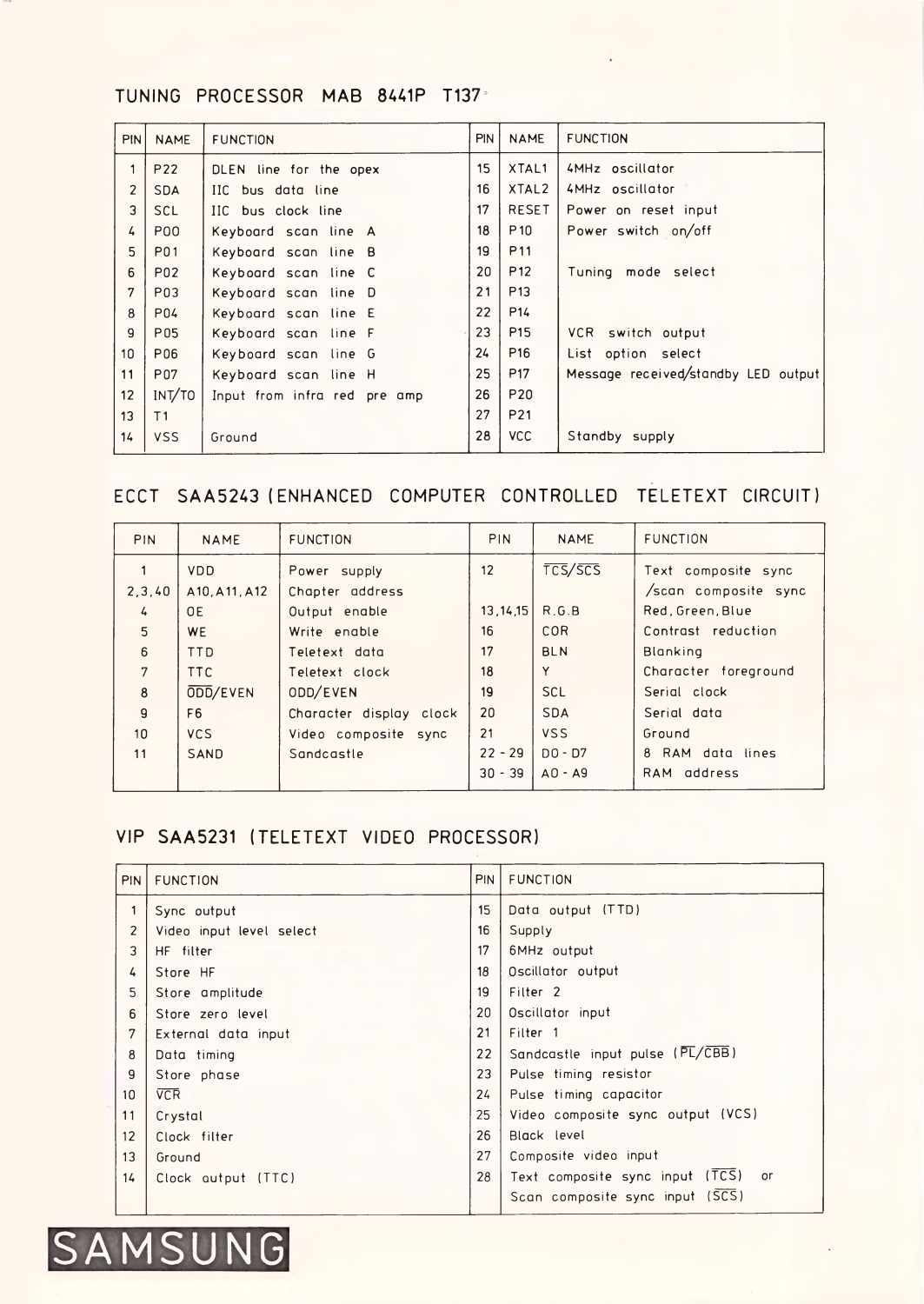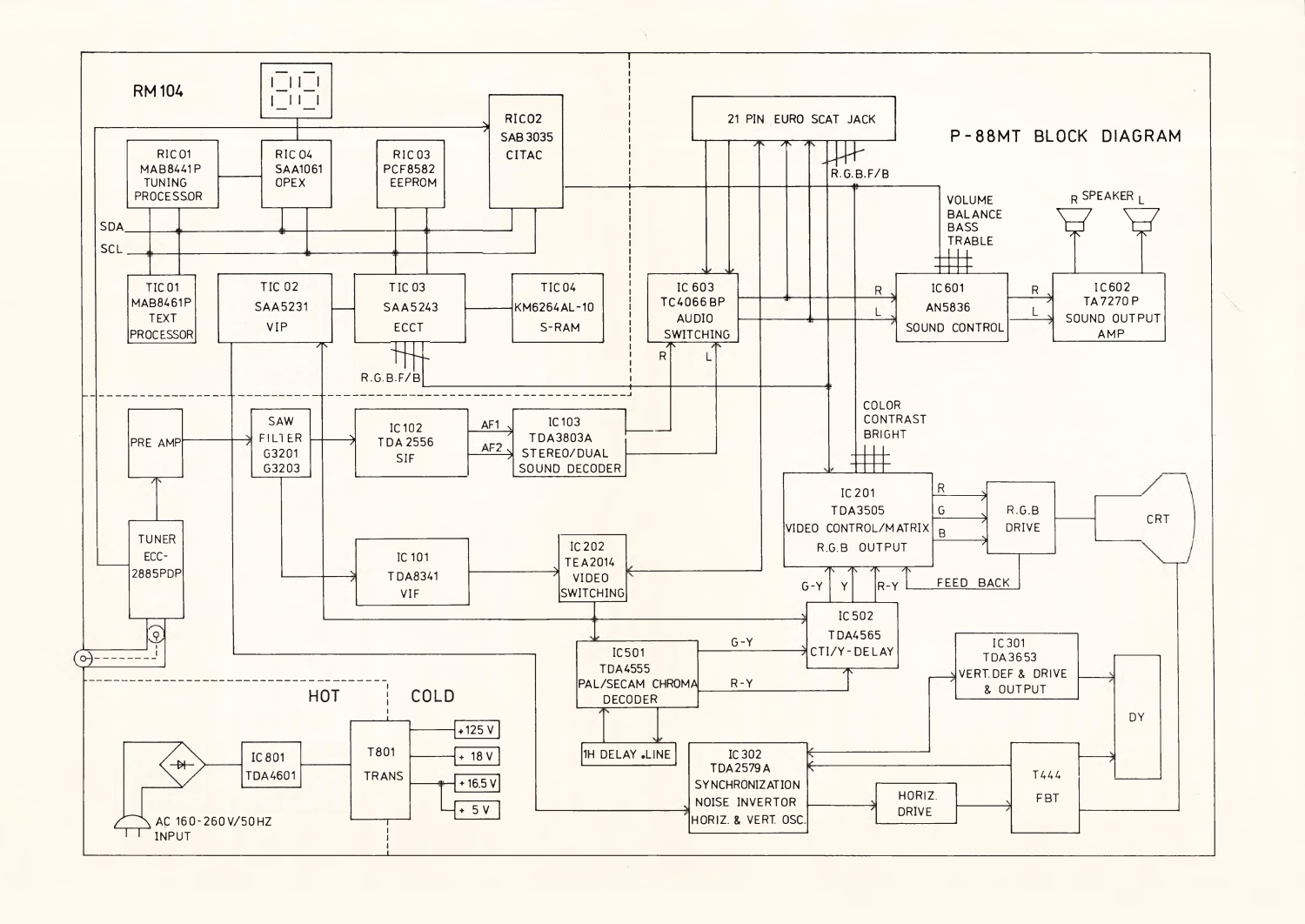

LIST OF DIODES AND TRANSISTORS

| <b>TYPE</b>    | SHORT DESCRIPTION; DATA                                      | <b>EQUIVALENTS</b> |
|----------------|--------------------------------------------------------------|--------------------|
| 1N4148         | Si; FAST SWITCH; 100 V; 0.2 A; <4 ns;                        |                    |
| 1N4003         | Si, RECT, Uni, 200 V, 1A,                                    |                    |
| <b>1S1888</b>  | Si, RECT; 600 V; 1A;                                         | <b>BY 133</b>      |
| EQA02-12A      | ZENER DIODE; 12 V; 0.5 W; 5%;                                |                    |
| ERB12-06       | Si, Uni, 600 V, 1 A,                                         |                    |
| ERB43-04       | Si; Uni; RECT; FAST RECOVERY; 600 V; 1A; 200 ns;             |                    |
| ERC 24-06      |                                                              |                    |
| DZ 6.0         | ZENER DIODE; $6V$ ; $0.5W$ ;                                 |                    |
| <b>KA33V</b>   | VOLTAGE REGULATOR, 33 V;                                     |                    |
|                | <b>TRANSISTORS</b>                                           |                    |
| <b>BF423</b>   | Si, PNP, Vid, 250 V, 0.5 A, 0.8 W,                           | <b>BF421</b>       |
| <b>BF871</b>   | $Si$ ; NPN; Vid-L; 300 V; 0.05 A; 5W; >60 MHz;               | <b>BF759</b>       |
| BU508AF        | Si, NPN, CTV-HA, 1500/700V, 8A, 125W, INSULATED,             | <b>S2000AF</b>     |
| <b>KSC815</b>  | Si, NPN, Uni, 60 V, 0.2A, 0.25 W, 200 MHz,                   | <b>BC546</b>       |
| KSC 539-Y      | Si; NPN; 25 V; 0.05 A; 0.3 W; 150 MHz; LOW NOISE             | <b>BC550</b>       |
| <b>KSC2330</b> | Si, NPN, VHF-L, 38 V, 6 A, 70 W,                             |                    |
| <b>KSC2331</b> | $Si$ ; NPN; NF/S-L; 200 V; 2 A; 15 W;                        | 2SD1138            |
| <b>KSC2310</b> | Si; NPN; Uni; 55 V; 0.1 A; 0.2 W; 230 MHz; B>100; LOW NOISE; | <b>BC 550</b>      |
| 2SC388A        | Si; NPN; TV-ZF; 400 MHz;                                     | <b>BF 199</b>      |
| 2SD1651        | Si, NPN+Di, TV-HA, 1500/800 V, 5A, 60 W,                     | <b>S2055AF</b>     |
| 2SD1555        | Si, NPN+Di, TV-HA, 1500 V, 5 A, 50 W,                        | <b>S2055AF</b>     |
|                |                                                              |                    |

ABBREVIATIONS :

Uni-general purpose; +Di-damper diode; NF/S-audio frequency/switch; B-Dc forward current gain;

L-power; ZF-intermediate frequency;

HA - TV horizontal deflection;

|                 |       | IR AM  |        |  |
|-----------------|-------|--------|--------|--|
|                 |       |        |        |  |
|                 |       |        |        |  |
| <b>SAA 3004</b> | $R -$ | TRANS- | MITTER |  |

|     | $TP-15$<br>W                             | $TP-R$<br><u>لىر</u><br>N | 15 OF IC 201<br><b>PIN</b><br>IM<br>TUL<br>Щ<br>Щ | $TP-8$                | <b>PIN</b><br>IC 201<br>0F<br>и | <b>PIN 17 OF IC302</b>             | $TP-P$<br>$a^r$            |
|-----|------------------------------------------|---------------------------|---------------------------------------------------|-----------------------|---------------------------------|------------------------------------|----------------------------|
| H)  | $390 \text{ mV} \text{ p} - \text{p(H)}$ | $1,05V p-p(H)$            | 550 mV $p - p(H)$                                 | $1,33V p-p(H)$        | $2.6V p-p(H)$                   | $12,0V p-p(H)$                     | $2,6V p-p(H)$              |
|     | <b>PIN V2 OF L407</b>                    | $TS-PS$                   | TP-PD                                             | <b>PIN 3 OF IC201</b> | <b>PIN 2 OF IC201</b>           | $\overline{15}$<br>OF IC302<br>PIN | <b>PIN</b> (1)<br>OF IC501 |
|     |                                          |                           |                                                   |                       | J<br>$\mathsf L$                |                                    | ᅯ                          |
| (H) | $50V p-p(H)$                             | $5,8V p-p(H)$             | $5.0V p-p(H)$                                     | $3.0V p-p(H)$         | $2.8V p-p(H)$                   | $3.7V p-p(H)$                      | $1,3V p-p(H)$              |

 $\sigma_{\rm{max}}$